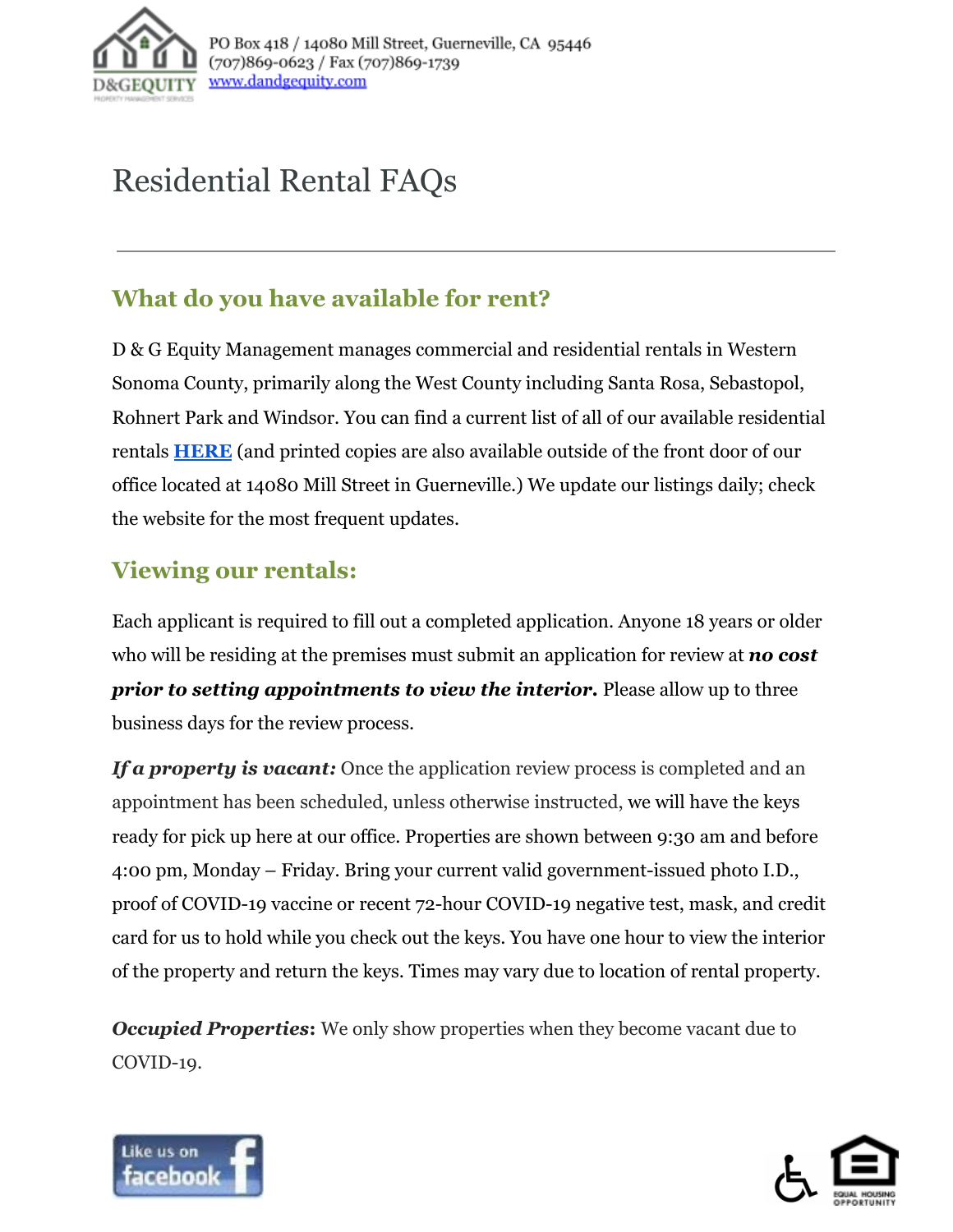

#### **I found a home I'd like to view, what do I need to do now?**

The first step is to complete a **Rental Application** form for review free of charge**.** A separate application is required for each person 18 years and older who will be residing at the property – regardless of whether they will be paying rent and this includes married couples.

#### **Where can I get a Residential Rental Application form?**

Rental application forms are available here in our office or here: **[Apply Now](https://www.dandgequity.com/apply-now/)**. Upon request, we can also email or fax an application form. A separate application is required for each applicant, 18 years or older; this includes married couples.

### **What is the application fee for applying for residential properties?**

A **non-refundable \$45.00** application fee is charged for each applicant 18 years or older. The fee may be paid by money order, Google Pay, Apple Pay, Discover, Visa, or credit card only. No cash or personal checks are accepted. *Application fees are subject to change.*

#### **I want a Commercial Application, where can I get one?**

Commercial rental application forms are available here in our office or online: **[Apply](https://www.dandgequity.com/apply-now/) [Now](https://www.dandgequity.com/apply-now/)**. Upon request, we can also email or fax an application form. A separate application is required for each applicant 18 years or older; this includes married couples.



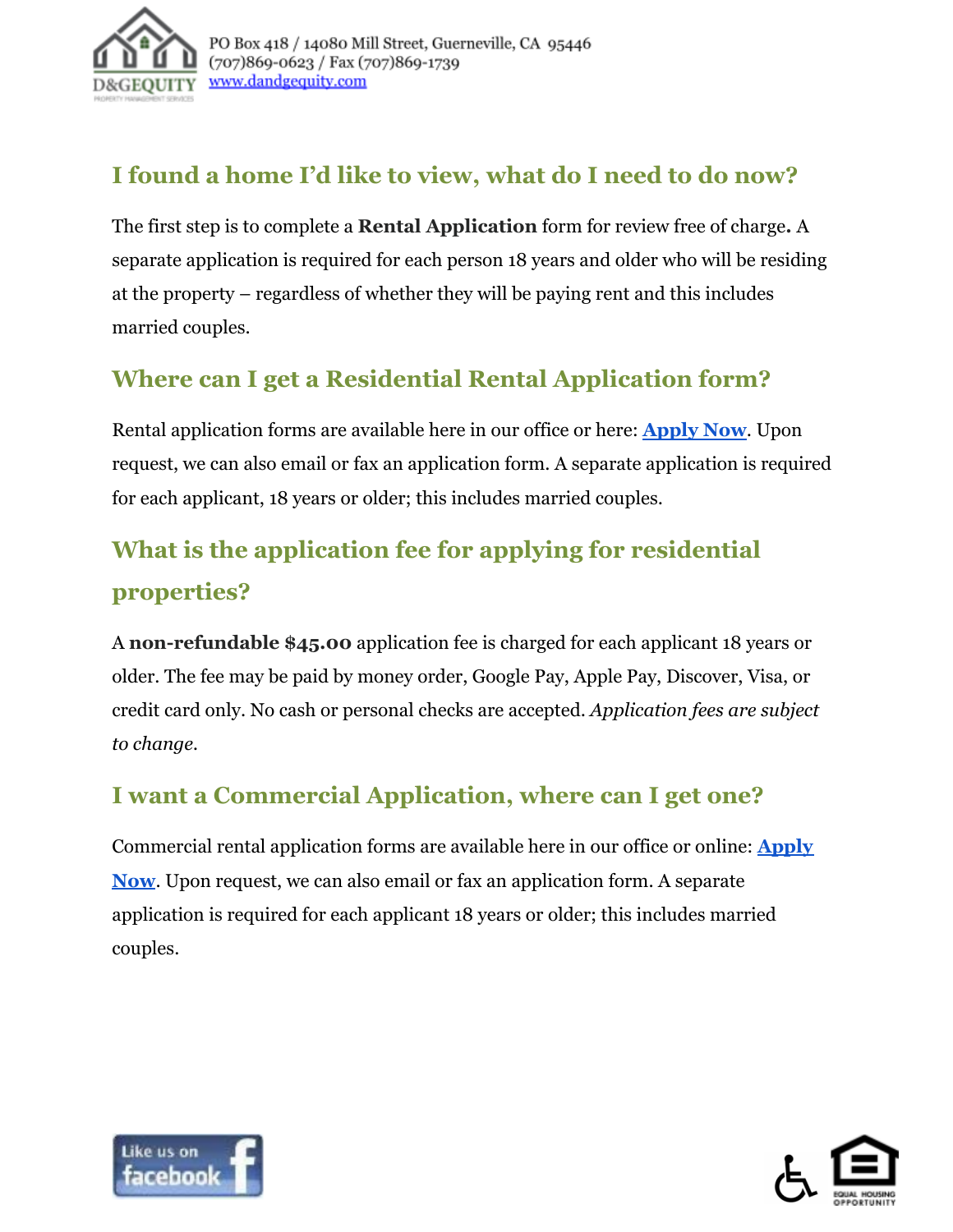

# **What is the application fee for applying for Commercial properties?**

A **non-refundable \$60.00** application fee is charged for each applicant 18 years or older. The fee may be paid by money order, Google Pay, Apple Pay, Discover, Visa, or credit card only. No cash or personal checks are accepted. *Application fees are subject to change.*

#### **What are the pet requirements for the rentals?**

We love pets! Our listings will indicate if there is a pet considered and size if applicable. Generally as a rule, the individual owner of the premises makes the decision if a pet is permissible and what size. Certain breeds of dogs that are not allowed and they are: American Pitbull's, Rottweilers, Dobermans, German Shepherds, Staffordshire Bull terriers, Siberian Husky, hybrid wolves and this includes dogs that are mixed with the mentioned breeds.

#### **Is there an additional security deposit for the pet?**

The additional security deposit depends on the strength of the application. Generally, we raise the security deposit \$500.00 to up two times the market rent amount. For Short Term fully furnished homes, if pet is permissible, the security deposit can be up to three months' rent.

#### **What if I have a Service Animal or ESA animal?**

Federal and California fair housing laws require equal treatment of an expansive list of protected classes in the renting of residential dwelling. For persons with disability, as a protected class, that means being allowed to be accompanied by and reside with their service animal or support animal (collectively known as assistance animal) to have an equal use and enjoyment of their dwelling. **What is an assistance animal?** An assistance animal may be any type- breed, size or species- of animal. Legally, such animal is not considered as a pet



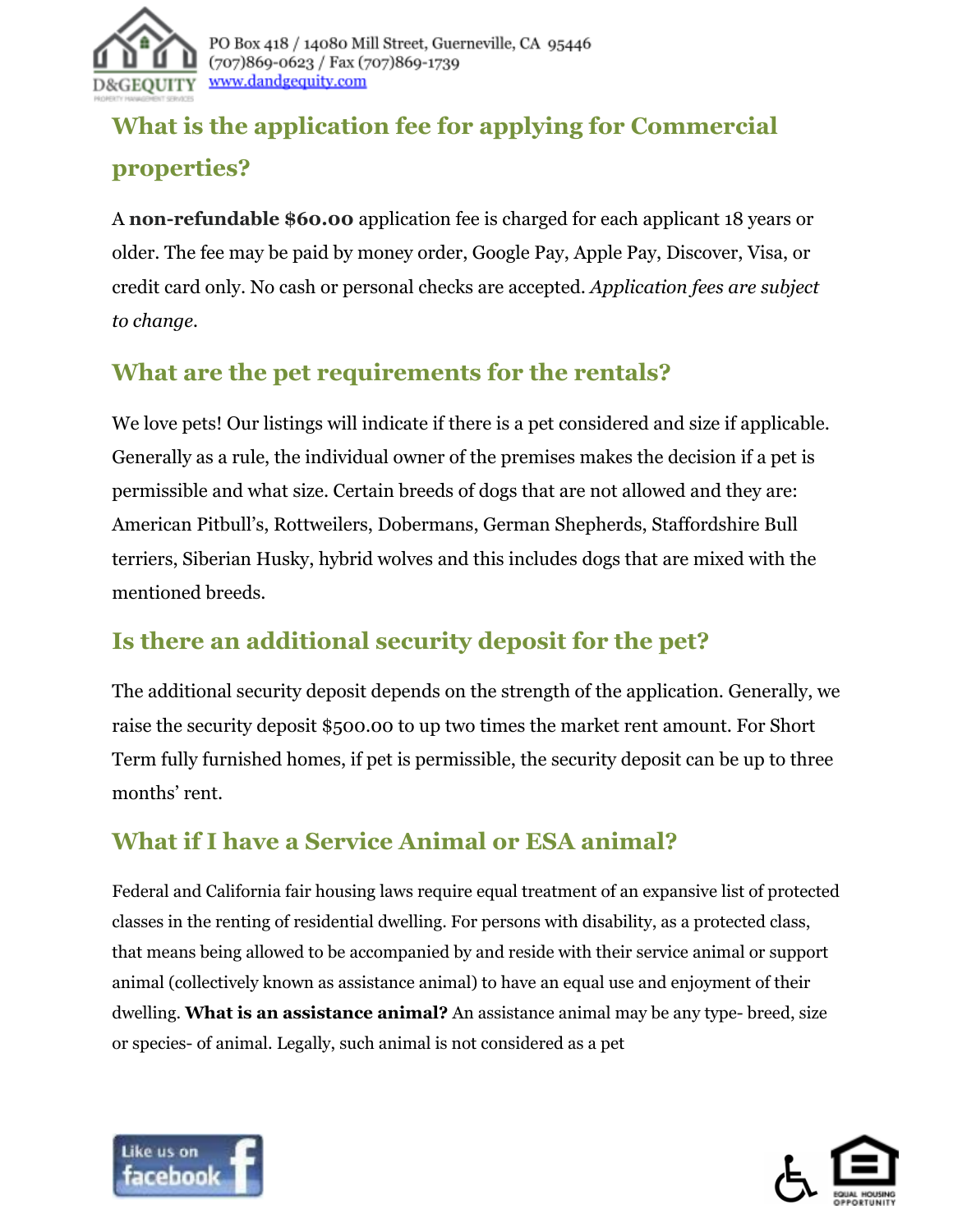

**What is a service animal?** A service animal has been specifically trained to assist a person with disability with their disability-related tasks. Service animals are not subject to reasonable accommodation requests like support animals. Instead, the disabled person has a right to be accompanied by their service animal as a civil right. To verify a service animal, only two questions may be asked:

- 1) Does the person have a disability?
- 2) What disability-related task has the animal has been trained to perform?

#### **What if I have an emotional support animal?**

**What is a support animal?** Unlike a service animal, a support animal does not have to be trained to assist with any disability-related task. A support animal may be also known as an emotional support animal (ESA), therapy, or comfort animal. Support animals are subject to reasonable accommodation requests. What is a reasonable accommodation request? A person with a disability may seek a reasonable accommodation in rules or policies. A common example is a request to keep a support animal when the housing provider generally prohibits pets. Housing provider must engage in an interactive process when a request cannot be immediately granted. The request may be deemed unreasonable if it causes an undue burden or the animal poses a serious threat of bodily harm to others or would cause substantial damage to property of others.

**Who is required to comply with these laws?** The fair housing laws govern a wide range of individuals or entities that provide housing or housing opportunities. This includes all DRE licensees, property managers, rental owners, lenders and HOA's.

**May a landlord charge more in rent or a larger security deposit for the assistance animal?** No, a landlord cannot charge an additional security deposit.

#### **What information do I need for the Rental Application?**

You will need to provide information about your employer or other sources of verifiable income, rental history (including current and previous residences), and bank information. Additionally, you will be required to provide a valid form of Government-issued identification for each application. Make sure all the information requested on the application form is complete, current, and legible, and all phone



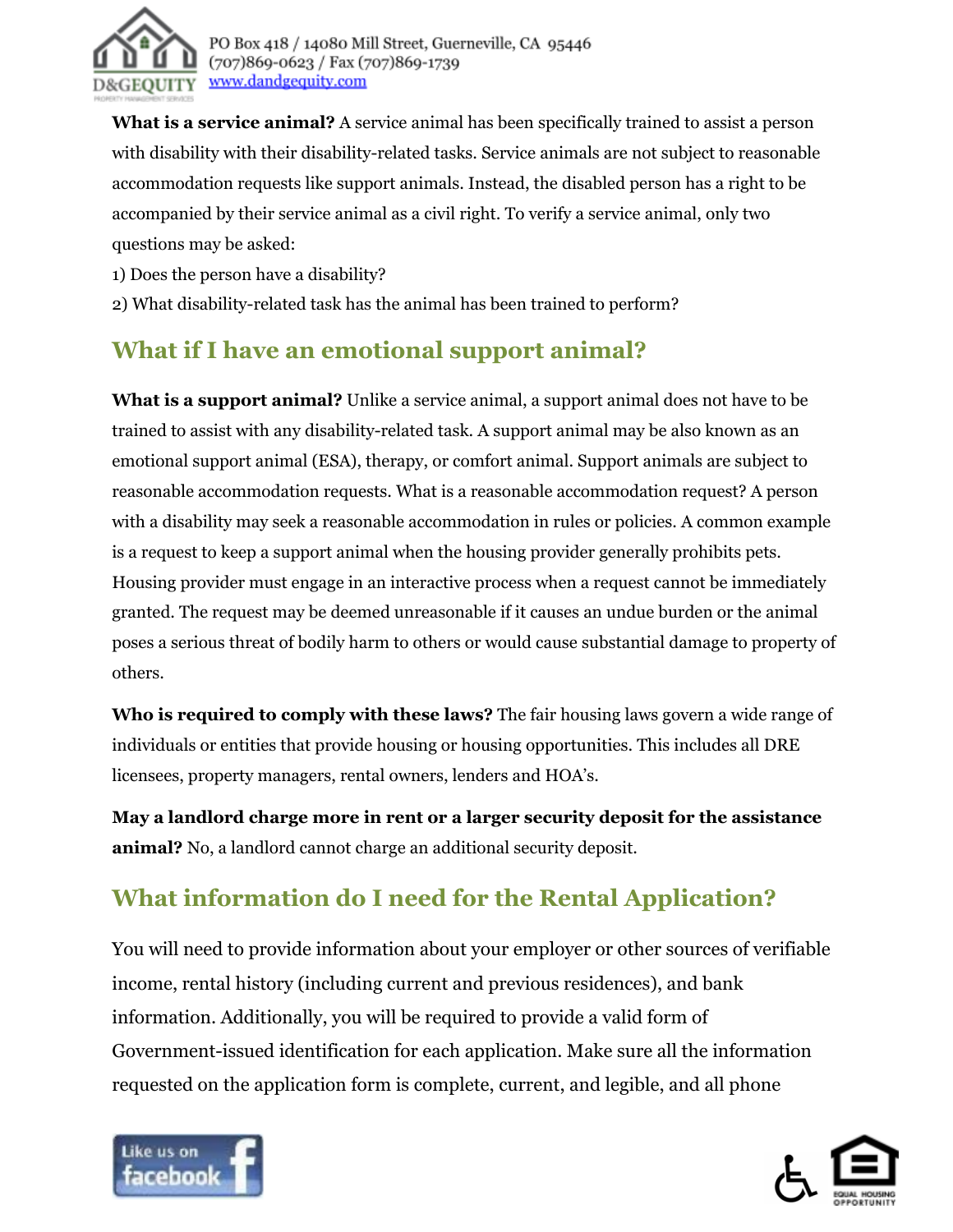

numbers and other contact information you provide are current and working. The application must be completely filled out in either black or blue ink. Incomplete or illegible applications will cause delays in the process. Please go to: **[Apply Now](https://www.dandgequity.com/apply-now/).**

#### **How long will it take for my application to process?**

The rental application process typically takes about 5-7 business days. The credit report, eviction report, criminal and background check are usually completed within 24 to 48 hours, while the rental references can take a bit longer. **\*PLEASE NOTE:** to prevent delay and dismissal of the application be sure the application is accurate with the current information and legible. Regarding rental references, we will be contacting the property owners or managers to verify each rental reference. You may call our office Monday through Friday 9:00 am to 4:00 pm to check for updates.

# **I already had a credit check run through another agency, can I use that here?**

That depends on the date of the credit report and the information that it obtained. Please note that we will still need to verify rental references and source of income, and the rental application fees do still apply. Please contact our office for more information.

### **What happens once my rental application has been accepted?**

Once the application(s) has(ve) been accepted, the security deposit is due within 24 hours in order to hold the property you wish to rent until your move-in date. Unless the security deposit is paid in full, the property will continue to stay on the rental market, and we will continue to accept rental applications for that property.